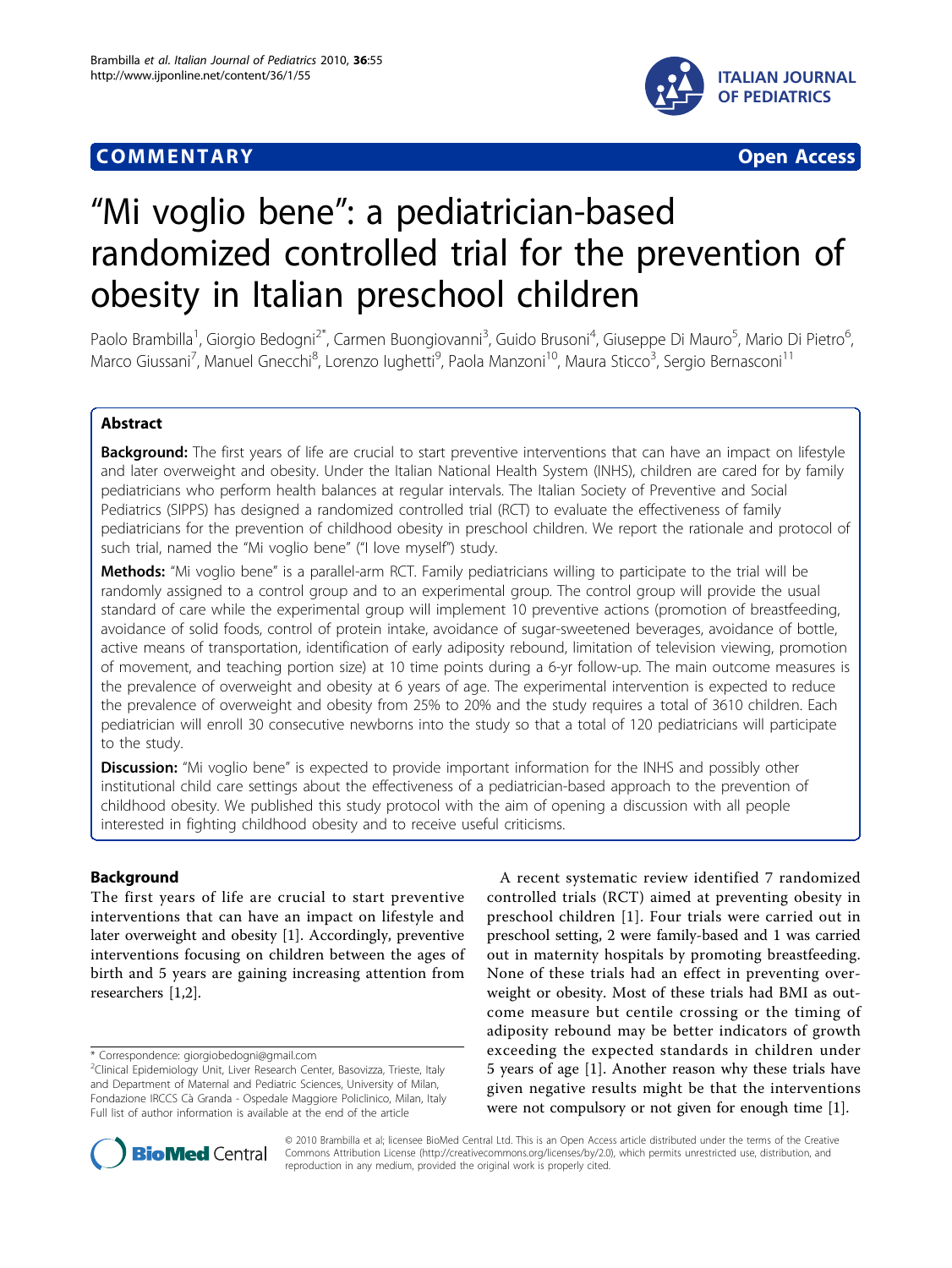Another recent systematic review identified 23 randomized and non-randomized clinical trials aiming to prevent obesity in preschool children [[2](#page-3-0)]. Most of these studies were conducted in either the home or preschool/child care setting and interventions designed to impact not only on knowledge but also on skills where somewhat more effective [[2\]](#page-3-0). The involvement of parents was identified as essential to make children receptive to prevention programs [[2\]](#page-3-0).

The prevalence of overweight and obesity in Italian preschool children is high as in many Western countries [[3](#page-3-0)]. Under the Italian National Health System (INHS), children are cared for by family pediatricians, who perform health balances (HB) at regular intervals. The Obesity Working Group of the Italian Society of Preventive and Social Pediatrics (SIPPS) has designed a RCT to evaluate the effectiveness of family pediatricians for the prevention of childhood obesity in preschool children. In this paper we report the rationale and protocol of such trial, named the "Mi voglio bene" ("I love myself") study.

# Methods

#### Study design

"Mi voglio bene" is a parallel-arm RCT. Family pediatricians willing to participate to the trial will be recruited through advertisements on scientific journals and websites or direct contact at scientific meetings. They will be randomly assigned to a control group and to an experimental group. The control group will provide the usual standard of care while the experimental group will implement the 10 preventive actions that make up the experimental intervention (promotion of breastfeeding, avoidance of solid foods, control of protein intake, avoidance of sugar-sweetened beverages, avoidance of bottle, active means of transportation, identification of early adiposity rebound, limitation of television viewing, promotion of movement, and teaching portion size; see below for details). Such actions will be performed at 10 time points corresponding to HB performed for INHS (1.0 to 1.5 months, 2.5 to 3.0 months, 5.0 to 6.0 months, 8.0 to 9.0 months, 11.0 to 12.0 months, 16.0 to 18.0 months, 24.0 to 30.0 months, 36.0 to 42.0 months, 48.0 to 54.0 months and 66.0 to 72.0 months; see below for details). Blinding and concealment are not possible owing to the study design. Written informed consent will be obtained from the legal guardians of the children and the study protocol will be submitted to an Ethics Committee for approval. The trial will be registered on the ISRCT register [http://www.isrctn.org.](http://www.isrctn.org)

#### Main outcome

We hypothesize that the 10 preventive actions will reduce the prevalence of overweight and obesity at 6 years of age from 25% to 20%. In order to detect this difference as statistically significant at an alpha level of 0.05 with a power of 90%, 1504 children per group are needed. This number will be increased to 1805 children per group owing to an expected drop-out of 20% during the study. Thus, a total of 3610 children will be required for the study. Because each study pediatrician is expected to enroll 30 consecutive newborns, a total of 120 pediatricians will participate to the study. Presence of chronic disease requiring specific counseling on nutrition or lack of command of the Italian language will be reasons for exclusion.

#### Secondary outcomes

The availability of 10 time points from the age of birth to 6 years is a great strength of the trial. We plan to use these time points to compare trajectories of BMI, BMI centile crossing, and adiposity rebound in the two groups using mixed models [\[4,5](#page-3-0)].

#### Measurements and data entry

The reported compliance of the children with the 10 preventive interventions will be recorded during the study. Weight, length  $(≤ 24$  months of age) and height (> 24 months of age) will be measured following the Anthropometric Standardization Reference Manual [\[6](#page-3-0)]. Overweight and obesity will be diagnosed using the criteria put forth by the International Obesity Task Force [[7\]](#page-4-0). The early adiposity rebound will be defined as proposed by Rolland-Cachera [\[8](#page-4-0)] and patterns of BMI centile changes will be analyzed as suggested by Cole [[5](#page-3-0)]. Waist circumference [\[9\]](#page-4-0) and blood pressure [[10](#page-4-0)] will also be measured at the  $10^{th}$  HB (66.0 to 72.0 months). Web-based data entry will be performed in respect of Italian privacy legislation using the services of a commercial provider (Medidata, Modena, Italy).

#### Experimental intervention

The 10 preventive interventions are listed in Table [1](#page-2-0) and described in detail below.

#### Action 1 - Breastfeeding during the first 6 months

While many cohort studies suggest that breastfeeding may protect from obesity [[11](#page-4-0)], the few available RCT do not support this conclusion [[1](#page-3-0)]. Mothers will be asked to breastfed their children for at least 6 months following the general recommendation of the European Society of Pediatric Gastroenterology, Hepatology and Nutrition (ESPGHAN) [\[12](#page-4-0)]. This action will be initiated at the 1<sup>st</sup> and continued up to the 3<sup>rd</sup> HB. (Mothers willing to breastfed their children up to 1 year of age will be encouraged to do so [\[12](#page-4-0)].)

### Action 2 - Avoidance of solid foods during the first 6 months

Evidence from cohort studies suggests that the avoidance of solid foods during the first months of life may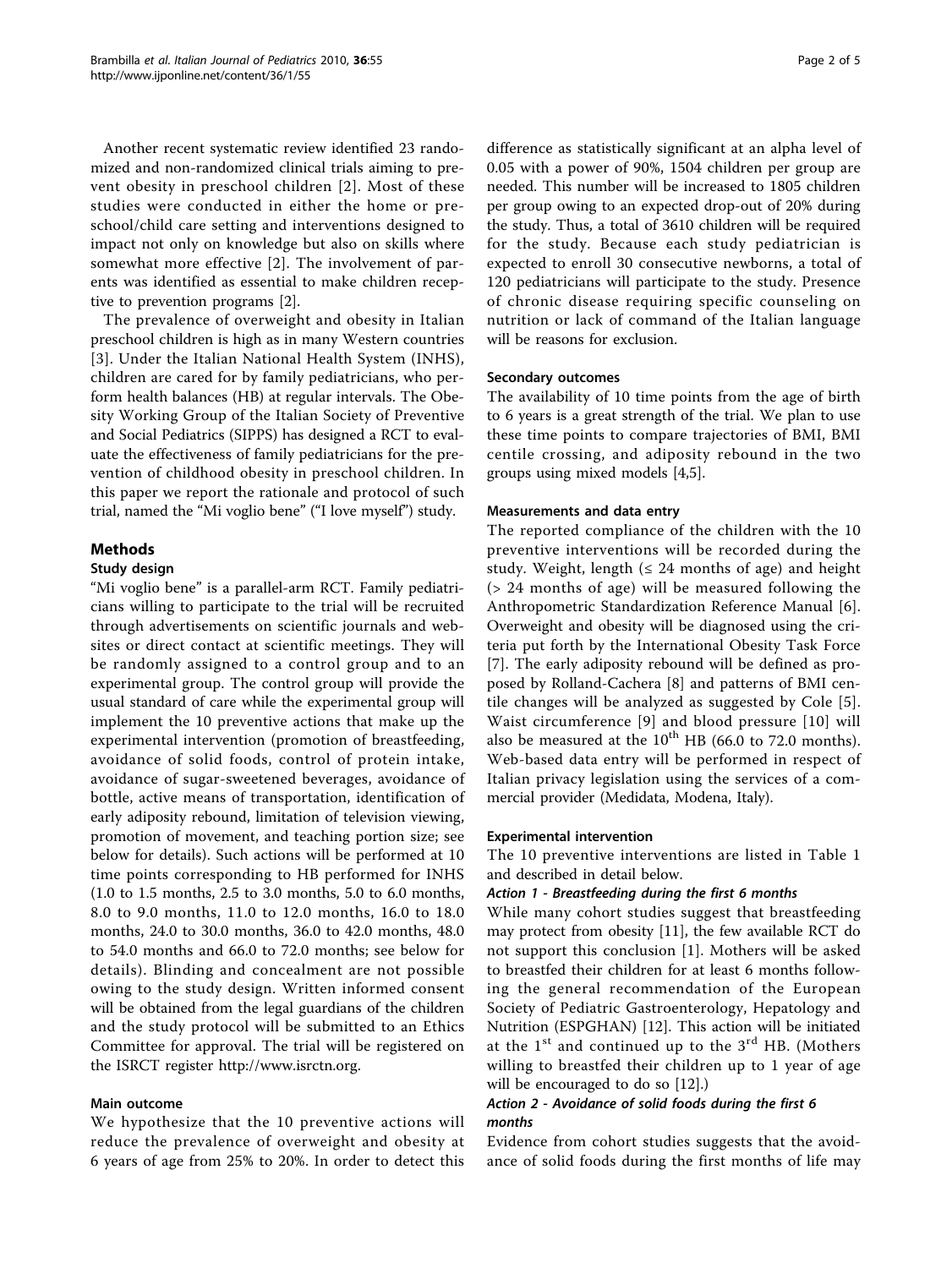|                                        | <b>Health balance</b><br><b>Months</b> |                     |   |                     |           |   |   |   |                                         |           |  |  |
|----------------------------------------|----------------------------------------|---------------------|---|---------------------|-----------|---|---|---|-----------------------------------------|-----------|--|--|
|                                        |                                        | $\overline{2}$      | 3 | 4                   | 5         | 6 | 7 | 8 | 9                                       | 10        |  |  |
|                                        |                                        | $1.0 - 1.5$ 2.5-3.0 |   | $5.0 - 6.0$ 8.0-9.0 | 11.0-12.0 |   |   |   | 16.0-18.0 24.0-30.0 36.0-42.0 48.0-54.0 | 66.0-72.0 |  |  |
| Breastfeeding                          | X                                      | X                   | X |                     |           |   |   |   |                                         |           |  |  |
| Avoidance of solid foods               | X.                                     | X                   | X |                     |           |   |   |   |                                         |           |  |  |
| Control of protein intake              | Χ                                      | X                   | X | X                   | Χ         | X | X |   |                                         |           |  |  |
| Avoidance of sugar-sweetened beverages | X                                      | Χ                   | Χ | Χ                   | Χ         | X | X | X | X                                       | X         |  |  |
| Avoidance of bottle                    |                                        |                     |   |                     |           | X | Χ |   |                                         |           |  |  |
| Means of transportation                |                                        |                     |   |                     | Χ         | X | X | X | X                                       | X         |  |  |
| Early adiposity rebound                |                                        |                     |   |                     |           |   | X | X | X                                       | X         |  |  |
| Television viewing                     |                                        |                     |   |                     | X         | X | X | X | X                                       | X         |  |  |
| Movement and active play               |                                        |                     |   |                     | X         | X | X | X | X                                       | X         |  |  |
| Control of portion size                |                                        |                     |   |                     |           |   | X | X | X                                       | X         |  |  |

#### <span id="page-2-0"></span>Table 1 The 10 preventive actions and their timing during the 6-year follow-up

protect from obesity [[13,14](#page-4-0)]. The introduction of solid foods and caloric beverages will be discouraged during the first 6 months of life unless suggested by special needs, following the general recommendation of ESP-GHAN [[12](#page-4-0)]. This action will be initiated at the  $1<sup>st</sup>$  and continued up to the  $3<sup>rd</sup>$  HB.

# Action 3 - Control of protein intake during the first 24 months

A recent RCT has provided evidence that a lower protein intake during the first 2 years of life may protect from obesity [\[15\]](#page-4-0). Protein intake will be kept low by giving simple indications on foods to introduce on the basis of the milk consumed (Table 2). In detail, there will be no limitation to the consumption of human milk. For formula-fed infants, low-protein formulas will be suggested and upper limits of intake will be given. Toddler milk will be recommended in the second year of life. In order to make recommendations as practical as possible, limits of consumption will be given only for meat, jam, cheese, fish, and yogurt. This action will be initiated at the  $1<sup>st</sup>$  and continued up to the  $7<sup>th</sup>$  HB.

# Action 4 - Avoidance of sugar-sweetened beverages during all the study

Many cohort studies and some school-based RCT have shown that the consumption of sugar-sweetened beverages is a risk factor for obesity [[16,17](#page-4-0)]. The consumption of sugar-sweetened beverages will be discouraged during all the study unless suggested by special needs. Only milk and plain water will be

|                                                     | Human milk                     | Formula milk                                                 | <b>Toddler milk</b>                          | Cow milk                       |
|-----------------------------------------------------|--------------------------------|--------------------------------------------------------------|----------------------------------------------|--------------------------------|
| 0-6 months                                          | No limitation                  | Up to 1000 mL/day (at 6 months) with low-<br>protein formula | Not allowed                                  | Not allowed                    |
| $6 - 12$<br>No limitation<br>months<br>Meat = $30q$ |                                | Up to 500 mL/day with low-protein formula                    | Not allowed                                  | Not allowed                    |
|                                                     |                                | Meat = $30 g$                                                |                                              |                                |
|                                                     | Jam = $30q$                    | Jam = $30q$                                                  |                                              |                                |
|                                                     | Cheese $= 20$ g                | Cheese $= 20$ q                                              |                                              |                                |
|                                                     | Parmesan $= 1$ little<br>spoon | Parmesan $= 1$ little spoon                                  |                                              |                                |
|                                                     | Yogurt = $60$ g                | Yogurt = $60$ g                                              |                                              |                                |
| $12 - 24$<br>months                                 | No limitation                  | Not allowed                                                  | Up to 500 mL/day with low-protein<br>formula | Up to 300 mL/day               |
|                                                     | Meat = $30q$                   |                                                              | Meat = $30q$                                 | Meat = $30q$                   |
|                                                     | Jam = $30q$                    |                                                              | Jam = $30q$                                  | Jam = $30q$                    |
|                                                     | Cheese $= 20$ q                |                                                              | Cheese $= 20$ q                              | Cheese $= 20$ q                |
|                                                     | Parmesan $= 1$ little<br>spoon |                                                              | Parmesan $= 1$ little spoon                  | Parmesan $= 1$ little<br>spoon |
|                                                     | Yogurt = $60$ g                |                                                              | Yogurt = $60$ g                              | Yogurt = $60$ g                |

### Table 2 Suggested strategies to control protein intake during the first 24 months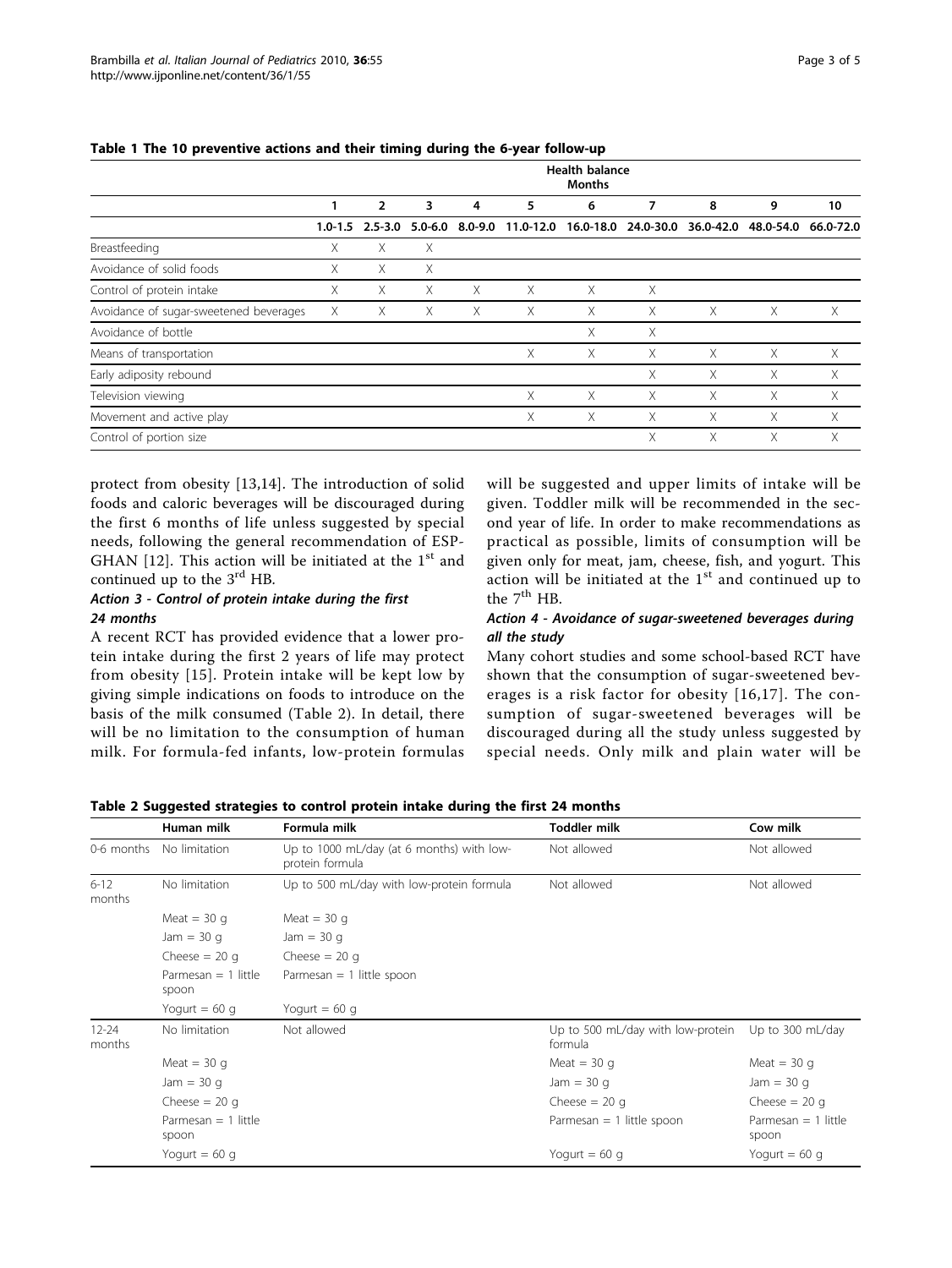<span id="page-3-0"></span>allowed. This action will be initiated at the 1<sup>st</sup> and continued up to the  $10^{th}$  HB.

### Action 5 - Avoidance of bottle after the first 24 months

Bottle use is emerging as risk factor for childhood obesity independently from the kind of beverage and its energy content [[18](#page-4-0)]. A very recent RCT has shown that an office-based intervention may decrease the use of bottle [[19\]](#page-4-0) but the effect on prevention of obesity is not known. This action will be initiated at the  $6<sup>th</sup>$  and continued up to the  $7<sup>th</sup>$  HB.

### Action 6 - Means of transportation

Although the RCT performed so far in preschool children have given negative results [1], physical activity is a mainstay of the prevention of obesity. Use of electric toys such as cars and motorcycles will be discouraged from 1 year of life. Use of baby trolleys will be discouraged from 3 years of life. This action will be initiated at the  $5<sup>th</sup>$  and continued up to the  $10<sup>th</sup>$  HB.

#### Action 7 - Early adiposity rebound

The adiposity rebound, defined as the second rise in BMI between 3 and 6 years of age, is a risk factor for later obesity [5,[8\]](#page-4-0). Starting from the  $7<sup>th</sup>$  HB, the study pediatricians will systematically evaluate and record whether there has been an adiposity rebound. The presence of such rebound will serve to reinforce the message on nutrition and lifestyle changes.

#### Action 8 - Limit television viewing

Television viewing is an accepted risk factor for childhood obesity [[20\]](#page-4-0). A recent RCT showed a reduction in sedentary behavior and energy intake stemming from reduced TV viewing [[21\]](#page-4-0). TV viewing will be discouraged up to 2 years of age and limited to 8 hours per week thereafter. This action will start at the  $5<sup>th</sup>$  HB and continue up to the  $10^{th}$  HB as TV viewing has been reported in Italian children as young as 1 year (unpublished data).

# Action 9 - Movement and active play

As noted under Action 6, exercise is a mainstay of the prevention of obesity. The study pediatricians will suggest which active plays should be performed by the children in relation to their age. Preference will be given to activities that can be done together with parents and peers. This action will start at the  $5<sup>th</sup>$  HB and continue up to the  $10^{th}$  HB.

# Action 10 - Control of portion size

Teaching control of portion size may be useful to prevent obesity [[22,23\]](#page-4-0). We plan to develop a Photographic Atlas of Food Portion Sizes specific for Italian children similarly to what has been done for Italian adults [[24](#page-4-0)]. This action will start at the  $7<sup>th</sup>$  HB and continue up to the  $10^{th}$  HB.

#### Conclusion

We discussed the rationale and the protocol of the "Mi voglio bene" study, a pediatrician-based RCT for the

prevention of obesity in Italian preschool children. Our study differs from the presently available RCT for three main reasons [1]: 1) it is pediatrician-based, a circumstance made possible by the fact that under INHS children are cared for by family pediatricians; 2) it is costeffective, as it will require only a minimal increase of the time needed to perform already scheduled HB; 3) the availability of many (10) encounters will allow to reinforce the preventive messages. We expect that this trial will provide important information for the INHS and possibly other institutional child care settings about the effectiveness of a pediatrician-based approach to the prevention of childhood obesity.

#### Abbreviations

ESPGHAN: European Society of Pediatric Gastroenterology, Hepatology and Nutrition; HB: health balance; INHS: Italian National Health System; RCT: Randomized controlled trial; SIPPS: Società Italiana di Pediatria Preventiva e Sociale.

#### Author details

1 Family pediatrician, Milano, and Department of Continuing Medical Education, Federazione Italiana Medici Pediatri, Milano, Italy. <sup>2</sup>Clinical Epidemiology Unit, Liver Research Center, Basovizza, Trieste, Italy and Department of Maternal and Pediatric Sciences, University of Milan, Fondazione IRCCS Cà Granda - Ospedale Maggiore Policlinico, Milan, Italy. <sup>3</sup>Department of Pediatrics, University Federico II, Napoli, Italy. <sup>4</sup>Family pediatrician, La Spezia, Italy. <sup>5</sup> Family pediatrician, Caserta, and Direction of Società Italiana Pediatra Preventiva e Sociale, Italy. <sup>6</sup>Center of Auxology and Pediatric Nutrition, Teramo, Italy. <sup>7</sup>Department of Continuing Medical Education, Federazione Italiana Medici Pediatri, Milano, Italy. <sup>8</sup>Family pediatrician, Gazzaniga, Italy. <sup>9</sup>Mother and Child Department, University of Modena e Reggio Emilia, Modena, Italy. <sup>10</sup>Family pediatrician, Robbiate, Italy.<br><sup>11</sup>Department of Pediatrics, Università di Parma, Parma, Italy.

#### Authors' contributions

All the Authors contributed to the development of study protocol. The manuscript was draft by PB, revised by GB, and read and approved by all Authors.

#### Competing interests

The authors declare that they have no competing interests.

#### Received: 30 July 2010 Accepted: 17 August 2010 Published: 17 August 2010

#### References

- 1. Monasta L, Batty GD, Macaluso A, Ronfani L, Lutje V, Bavcar A, van Lenthe FJ, Brug J, Cattaneo A: Interventions for the prevention of overweight and obesity in preschool children: a systematic review of randomized controlled trials. Obes Rev 2010.
- 2. Hesketh KD, Campbell KJ: [Interventions to prevent obesity in 0-5 year](http://www.ncbi.nlm.nih.gov/pubmed/20107458?dopt=Abstract) [olds: an updated systematic review of the literature.](http://www.ncbi.nlm.nih.gov/pubmed/20107458?dopt=Abstract) Obesity (Silver Spring) 2010, 18(Suppl 1):S27-S35.
- 3. Maffeis C, Consolaro A, Cavarzere P, Chini L, Banzato C, Grezzani A, Silvagni D, Salzano G, De Luca F, Tatò L: [Prevalence of overweight and](http://www.ncbi.nlm.nih.gov/pubmed/16855183?dopt=Abstract) [obesity in 2- to 6-year-old Italian children.](http://www.ncbi.nlm.nih.gov/pubmed/16855183?dopt=Abstract) Obesity (Silver Spring) 2006, 14:765-769.
- 4. Brown H, Prescott R: Applied mixed models in Medicine Chichester: Wiley 2006.
- Cole TJ: [Children grow and horses race: is the adiposity rebound a](http://www.ncbi.nlm.nih.gov/pubmed/15113440?dopt=Abstract) [critical period for later obesity?](http://www.ncbi.nlm.nih.gov/pubmed/15113440?dopt=Abstract) BMC Pediatr 2004, 4:6.
- 6. Lohman TG, Roche AF, Martorell R: Anthropometric standardization reference manual Champaign, IL: Human Kinetics Books 1988.